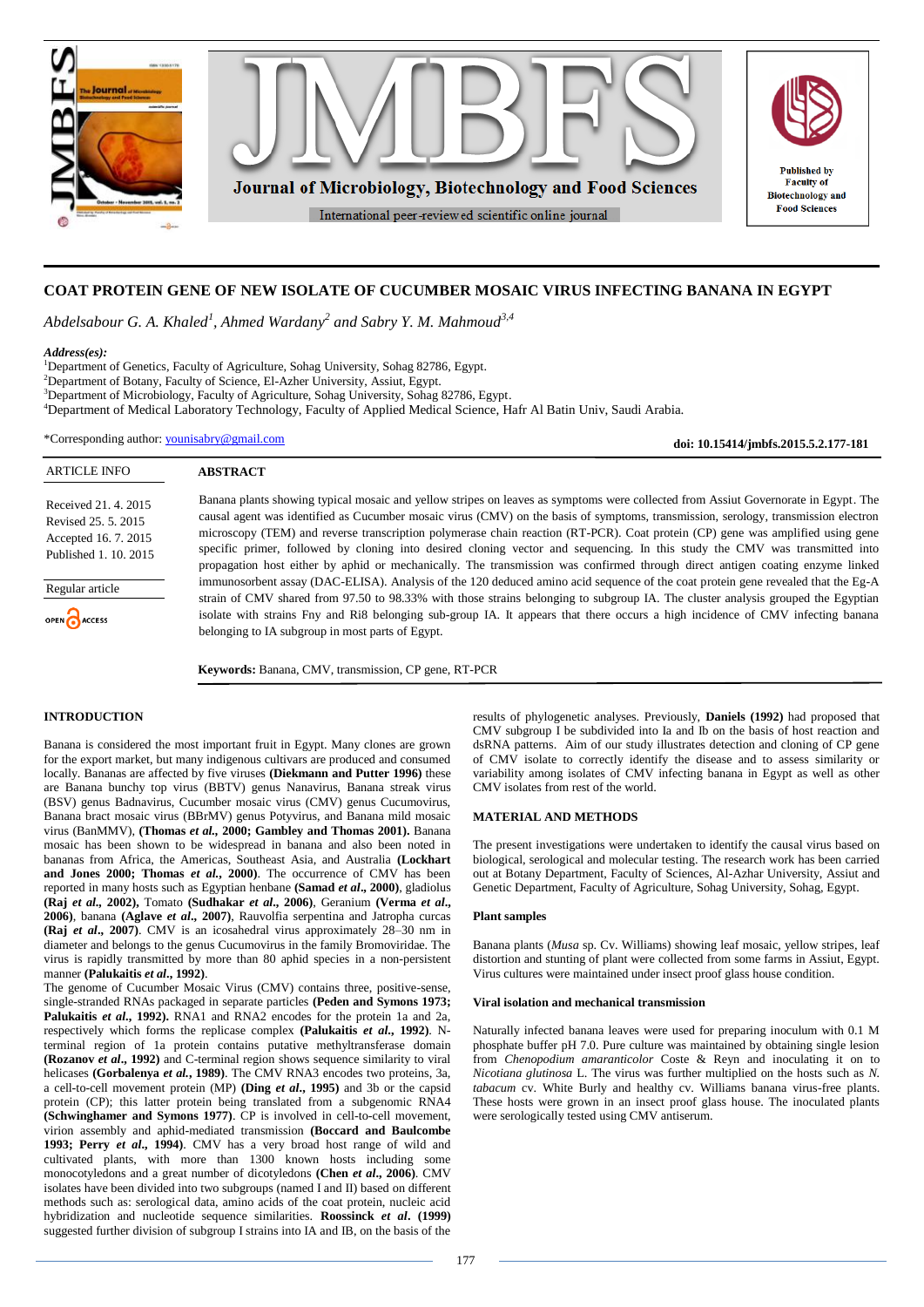### **Aphid transmission**

Individuals of the aphids *Aphis gossypii* collected from cotton plants and *A. craccivora* collected from cowpea. Insects of aphids *Aphis gossypii* and *A. craccivora*. New generation of aphids were transferred to other healthy plants of cotton and cowpea growing in insect proof cages and the aphids were left for reproduction. Several virus free adults of each of the above mentioned aphids were starved for two hours.

They were allowed to feed for 20 min (acquisition period) on *N. tabacum* plants. After that the aphids were transferred to healthy *Nicotiana glutinosa* and *Cucumis sativus* allowed to feed for 10-15 min (inoculation period), and then the insects were sprayed by insecticide (Malathion). The plants were maintained in insect proof cage at 25-30ºC for 30 days and the plants were inspected daily for symptoms development. The aphid inoculated plants were serologically tested using CMV antiserum.

### **CMV detection by enzyme-linked immunosorbent assay (ELISA)**

Direct antigen coating-ELISA (DAC- ELISA) test was performed as described by **Clark and Joseph (1984)** to test the presence of CMV in collected or inoculated plants using CMV antiserum. One g. of each leaf sample collected and ground in liquid nitrogen then, one ml of 0.2M potassium phosphate buffer with 0.5% sodium sulphite and 1% polyvinyl pyrolidone (PVP) was added to each sample. The sample squeezed gently with absorbent cotton and equal volume of chloroform was added and vortexed thoroughly. The homogenate was centrifuged at 5000 rpm for 5min and the supernatant was used for coating the ELISA plates.

Cucumber Mosaic Virus antiserum provided by Dr. Rehab Dawood, Agriculture Reaearch Center, Dokki, Giza, Egypt was used for serodiagnosis study. Plates were coated with 200μl of prepared antigen sample and incubated at 37ºC for 1 hr or over night at 4ºC. After incubation, the well's contents were discarded and washed with PBS-T buffer thrice (flooding with PBS-T for 3min every time). The blocking solution was added (200  $\mu$ l / well) and incubated for 1 hr at 37°C. After washing the plate (thrice with PBS-T), 200µl of diluted rabbit antiserum (1: 500) was added in the wells and incubated at 37ºC for 1½ hrs. The plate was washed and 200 μl of enzyme conjugate (anti- rabbit alkaline phosphate) was added and incubated at 37ºC for 1½ hrs. After incubation, the plates were washed with PBS-T. After final washing, 200μl of substrate (p-Nitro phenyl phosphate-0.6 mg/ml) was added and allowed for color development at room temperature by avoiding exposure to light. Then the reaction was stopped by adding 3M NaOH and the color intensity was read in ELISA reader at 405 nm.

#### **Electron microscopic study**

Banana leaves showing mosaic and yellow stripes resulted from mechanical transmission were collected for transmission electron microscopic studies. Samples were fixed in modified karnovsky fluid's **(David** *et al***., 1973)** buffered with 0.1 M Sodium Phosphate Buffer (pH 7.4). Fixation was done for 2 hrs in 1% Osmium tetraoxide in the same buffer at 40ºC. After several washes in 0.1 M Sodium Phosphate Buffer, the specimens were dehydrated in graded acetone solution and embedded in CY212 araldite. Ultra thin section of 60-80 nm thickness were cut using an ultra cut ultramicrotome and the sections were stained in alcoholic uracil acetate (10 min) and lead citrate (10 min), before examining corresponding grids under transmission electron microscope operated at 60-80 Kv.

### **RNA extraction and RT-PCR of coat protein (CP) gene**

Approximately 100 mg infected dry leaves of banana was frozen in liquid nitrogen and ground to powder with a mortar and pestle. Total RNA was extracted with 1 ml TRIzol reagent, according to the instructions of the supplier using the method of **Girin** *et al.* **(2007).** After ethanol precipitation, the RNA was resuspended in 30 μl RNase free water and treated with RNase free DNase (Ambion), which was then inactivated according to the instructions of the supplier. Approximately 5 μg of total RNA were reverse transcribed using random hexamers (invitrogen) and Revertaid reverse transcriptase without RNaseH activity (Fermentas) in a final volume of 20 μl. For RT-PCR, template was provided as 2 μl of a 50-fold dilution of cDNA in water in a total reaction volume of 20 μl. The CMV specific primers 5'-GCC GTA AGC TGG ATG GAC AA-3' and 5'-TAT GAT AAG AAG CTT GTT TCG CG-3' designed by **Wylie** *et al***. (1993)** were used for amplification a part of the CP gene and part of the 3′ noncoding region of CMV RNA3 and were designed to produce amplicons of different sizes to distinguish CMV isolates belonging to subgroups I or II **(Singh**  *et al***., 1995)**. Amplification was done using Phusion DNA polymerase (Promega), with initial denaturation at 98°C for 2 min followed by 35 thermal cycles of 98 $\degree$ C for 15 s, 60 $\degree$ C for 30 s, and 72 $\degree$ C for 30 s and followed by final extension at 72°C for 10 min.

# **Cloning and sequencing of CP gene**

A cDNA fragment of about 487 bp was cloned into pCR-Blunt-II-TOPO cloning vector (3519 bp, invitrogen), according to the instructions of the supplier. Colony PCR from selected clones were carried out using the same specific primers of RT-PCR for the conformation of insertion product of CP gene. The DNA sequencing of 3 independent positive clones was carried out using the Sanger method with fluorescent chain-terminating inhibitors di-deoxynucleotide **(Smith**  *et al***., 1986)**. The BigDye® Terminator v3.1 Cycle Sequencing Kit (Life Technologies) was used to sequence plasmid DNA with the universal primers M13 forward and reverse on a Applied Biosystems 3100 System according to the indications of the supplier.

### **Sequences analysis**

The partial coat protein (CP) gene sequence of Egypt isolate was submitted to National Center of Biotechnology Institute (NCBI) Database (KP324751). Multiple alignments of amino acid sequences and phylogenetic tree were obtained using the default options of the Clustal W program version 2.0 **(Larkin**  *et al***., 2007)**. Search homologies with proteins from the BLAST basic local alignment search tool of NCBI was done with the FASTA **(Pearson and Lipman 1988)**, and TBLASTN program 2.2.22+ **(Altschul** *et al***., 1990)**. The partial sequence of amino acids corresponding to 363 bp fragment of coding sequences (CDS) of CP gene was compard with some other corresponding known CMV isolates as following: Tfn (Y16926), SD (AB008777), C7-2 (D42079), IA (AB042294), Ix (U20219), Nt9 (D28780), Fny (D10538), Ri8(AM183119), Y (D12499) , Leg (D16405), LS (AF127976), Q (M21464) and Trk7 (L15336).

### **RESULTS AND DISCUSSION**

#### **Transmission and serological diagnosis**

Twenty five plants of *Chenopodium amaranticolor, Nicotiana. tabacum, N. glutinosa, Cucumis sativus* and Banana were sap inoculated by using naturally infected banana extract **(Figure 1A)** and carborundum powder. The results revealed that tobacco plants expressed the CMV symptom after 22 days, while banana plants after 48 days of inoculation. Transmission of CMV causes severe mosaic and leaf deformations in inoculated plants, which was confirmed through DAC-ELISA. On another hand, *C. amaranticolor* expressed local lesion symptoms. Vector transmission studies using two aphid species *A. craccivora*  and *A. gossypii*, both species are efficiently transmitted the virus in a nonpersistent manner within 20 min of acquisition and inoculation of 10 to 15 min. Forty eight plants of Banana and Tobacco were inoculated with infective *A. gossypii* and *A. craccivora*. Inoculated plants showed the symptoms of CMV after 13-22 days of inoculation. These results revealed that the CMV is aphid transmissible and agreed with the data recorded by **Rao (1980)** who reported. Successful transmission of CMV to test plants by *A. Gossypii* in this respect*,* **Mali and Rajegore (1980)** who indicated that CMV isolated from banana was transmitted by *A. craccivora* to healthy plants. His method is very efficient even in detecting symptom less plants. The results revealed that positive control recorded a mean absorbance of 0.382. The negative control recorded a mean absorbance of 0.103. The present investigation results has clearly revealed the occurrence and association of cucumber mosaic virus with banana chlorosis was identified based on mechanical transmission, insect vector transmission, host range, serology DAC-ELISA detection. The virus was able to transmit mechanically on the plants used in the study very efficiently and produced the systemic and local symptoms characteristic of CMV. In our present study both the aphid species (*A. gossypii* and *A. craccivora*) transmitted the virus in non persistent manner. Serology is the most reliable and quick method of detection of CMV infection in banana **(Rajasulochana** *et al***., 2008). Dheepa and Paranjothi (2010)** reported that CMV from banana could be transmitted mechanically and by aphid inoculation. CMV has the broadest host range among the plant viruses **(Roosinck 2002)** and has been reported infecting banana and causes banana chlorosis disease.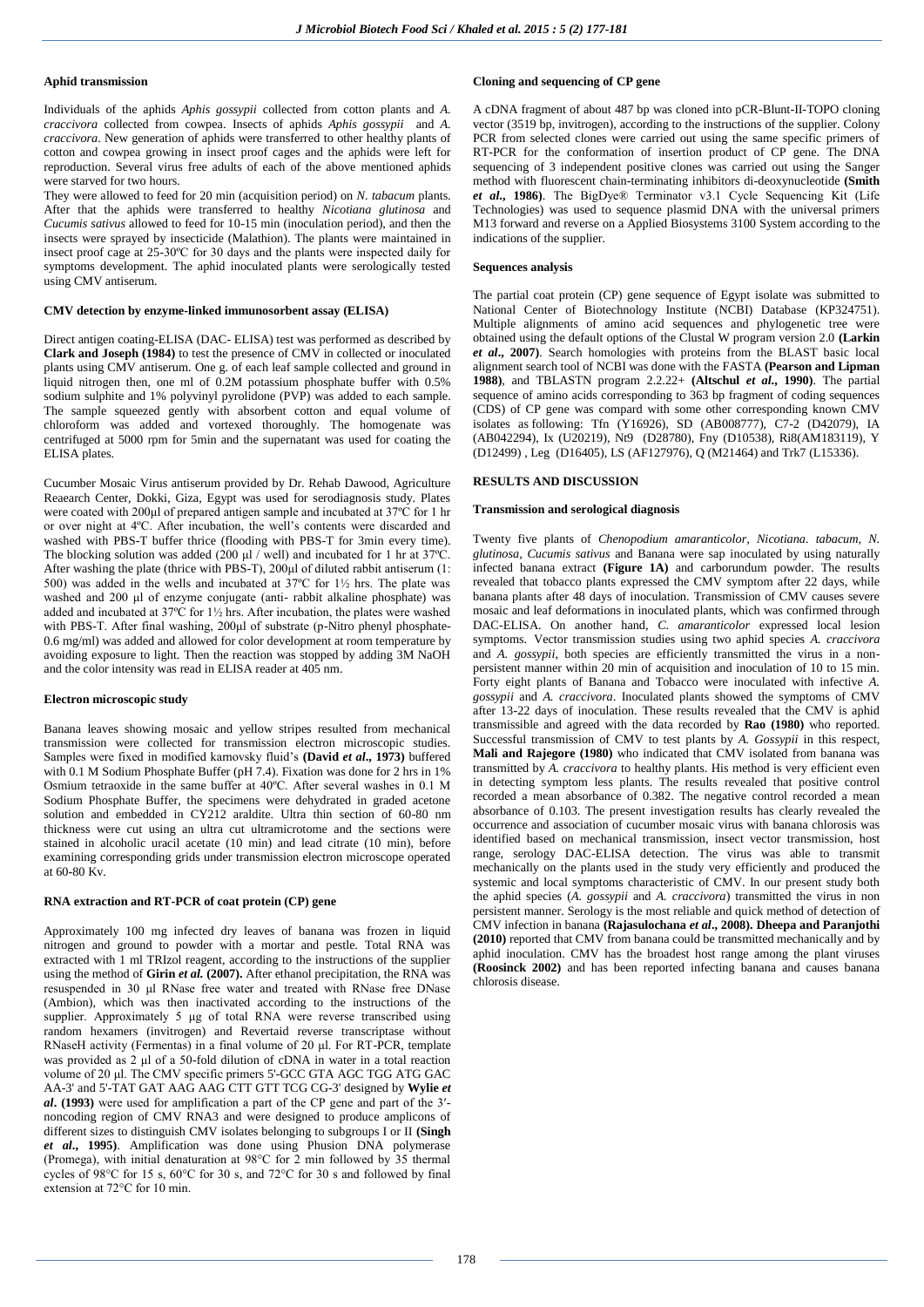

**Figure 1** Cucumber Mosaic Virus (CMV) infected banana showed mosaic and yellow stripes in leaves **(A)** as naturally symptoms and Electron micrograph of a thin section of infected leaf sample of banana showing aggregates viral particle **(B)** (see arrows).

#### **Electron microscope studies**

Transmission electron microscopy of infected banana leaves revealed presence of a polyhedral virus particle of ~28-29 nm diameters **(Figure 1B)**. The shape and size of the virus particle were identical with those of CMV particle obtained from other sources.

### **RT-PCR and cloning of coat protein gene**

PCR amplification of the CP gene using gene specific primers resulted in the amplification of 487 bp fragment **(Figure 2).** After purification, PCR products were successfully cloned into pCRR-Blunt-II-TOPOR cloning vector. RT-PCR based detection systems significantly improves monitoring and forecasting of banana mosaic epidemics. Data presented in this study clearly indicate that CP region is sufficient to provide a simple and reliable method for detection and strain identification of banana CMV, in agreement with **Khan** *et al***. (2011).**

**Table 1** Comparisons of nucleotide sequence identities of deduced amino acids between Cucumber mosaic virus isolate (EG-A) and other CMV strains

| Strain                         | Sub-group      | Amino acid       |
|--------------------------------|----------------|------------------|
|                                |                | Identity $(\% )$ |
| Tfn                            |                | 97.50            |
| $C7-2$                         | $_{\text{IB}}$ | 96.67            |
| SD                             |                | 97.50            |
| IA                             |                | 97.50            |
| $\mathbf{I}\mathbf{x}$         |                | 95.83            |
| Nt9                            |                | 96.67            |
| Fny                            |                | 98.33            |
| $Ri-8$                         | IA             | 98.33            |
| $\overline{Y}$                 |                | 96.67            |
| $\frac{\text{Leg}}{\text{LS}}$ |                | 97.50            |
|                                |                | 87.50            |
| $\overline{Q}$                 | П              | 87.50            |
| Trk7                           |                | 85.00            |



**Figure 2** Gel photograph of RT-PCR amplicons: Lane 1, Amplified CMV CP-Eg-A sample, lane 2, negative control and M, 100 bp ladder.

#### **Sequences analysis**

Analysis of the 120 deduced amino acid sequence of the coat protein gene revealed that the Eg-A strain of CMV had 95.83 to 98.33% homology with subgroups IA and IB strains in this region **(Table 1 and Figure 3).** The Egyptian isolate shared from 97.50 to 98.33% with those strains belonging to subgroup IA, and from 95.83 to 97.50% with those belonging to subgroup IB. While the Eg-A isolate revealed low level of similarity (85.00 - 87.50%) with those belonging to sub-group II. These results confirmed the placement of Eg-A isolate in subgroup I. The cluster analysis grouped the Egyptian isolate with strains Fny and Ri8 belonging sub-group IA. **Palukaitis and Zaitlin (1997)**, and **Roossinck (2002)** documented that CMV subgroup I is further divided into IA and IB on the basis of sequences and phylogenetic relationships. Strains IA and II of this virus are distributed worldwide, whereas the strains of IB subgroup are mainly restricted to Asia **(Roossinck 2002; Koundal** *et al***., 2010).**

The multiple sequence alignment **(Figure 3)** showed that the Egyptian isolate differs from all isolates used for comparison in the residue 39 and 58 of the CP which exhibits Serine (S) and Threonine (T), respectively, whereas all other isolates have Alanine (A) at these sites. Two strains (Fny and Ri8) of the four subgroup IA, had 98.33% identity with the Eg-A strain in the 120 amino acids of the coat protein gene and differs with them in these two residues only. In this direction, three out of the six subgroup IB strains used for comparison had three amino acid substitutions at various points (1, 39 and 58) and had 97.5% amino acid identity with the Eg-A strain **(Table 1 and Figure 3)**. It has been reported that substitution of this last amino acid affects symptom expression, inducing chlorosis instead of necrosis in infected tobacco plants **(Mochizuki and Ohki, 2011)**. All the three strains belonging subgroup II used for comparison had 85% and 87.5% amino acid homology with the Eg-A strain and formed separately a distinct clade **(Table 1 and Figure 4)**.

The variation in the phylogenetic trees obtained from the nucleotide and amino acid sequences is of course due to the redundancy of the genetic code but may also be due to the fact that only the 3' coat protein coding region was translated and analyzed whereas both the 3' coat protein coding region and the C terminal noncoding nucleotide sequences were analyzed. Although the previous grouping of CMV strains into subgroups IA, IB and II was based on the phylogeny estimations with full CP open reading frame and rearrangements in the 5' nontranslated region of RNA 3 **(Roossinck** *et al***., 1999).** In this study the partial 3' coat protein coding region sequences analyzed and also sufficiently for divided CMV strains into subgroups, these results in agreement with those obtained by **Eni** *et al***. (2008).**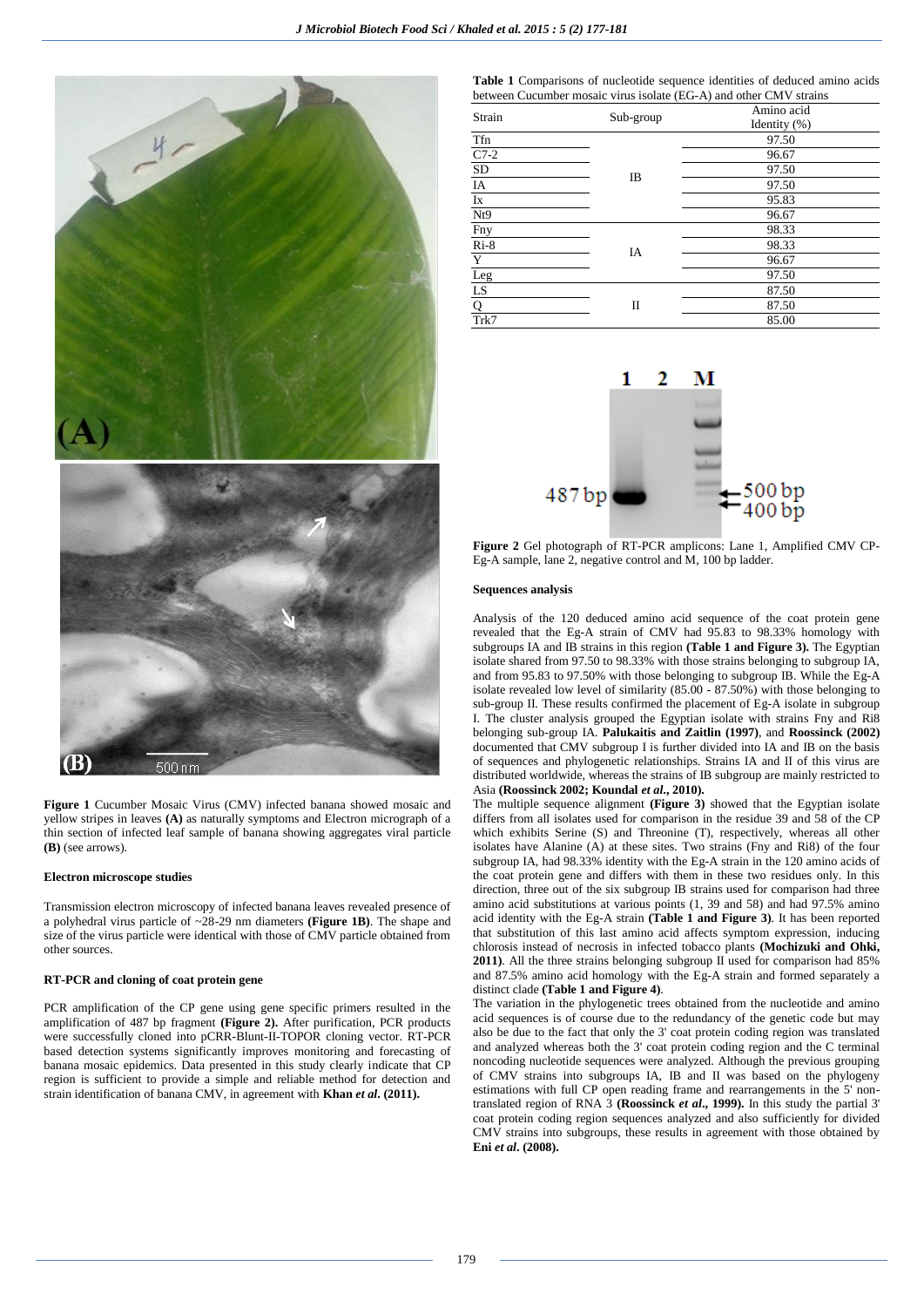| Tfn              | (Y16926)   | <b>BDKKLVSRIQIRVNPLPKFDSTVWVTVRKVPASSDLSVAAISAMFADGASPVLVYQYAAS</b> |
|------------------|------------|---------------------------------------------------------------------|
| SD               | (AB008777) | <b>BDKKLVSRIQIRVNPLPKFDSTVWVTVRKVPASSDLSVAAISAMFADGASPVLVYQYAAS</b> |
| $C7-2$           | (D42079)   | BDKKLVSRIQIRVNPLPKFDSTVWVTVRKVPASSDLSVAAISAMFADGASPVLVNQYAAS        |
| IΆ               | (AB042294) | BDKKLVSRIQIRVNPLPKFDSTVWVTVRKVPASSDLSVTAISAMFADGASPVLVYQYAAS        |
| Ιж               | (U20219)   | BDKKLVSRIOIRVNPLPKFDSTVWVTVRKVPASSDLSVTAISAMFADGASPVLVYOYAAS        |
| N <sub>t</sub> 9 | (D28780)   | BDKKLVSRIQIRVNPLPKFDSTVWVTVRKVSASSDLSVAAISAMFADGASPVLVYQYAAS        |
| Fny              | (D10538)   | YDKKLVSRIQIRVNPLPKFDSTVWVTVRKVPASSDLSVAAISAMFADGASPVLVYQYAAS        |
| Ri8              | (AM183119) | YDKKLVSRIQIRVNPLPKFDSTVWVTVRKVPASSDLSVAAISAMFADGASPVLVYQYAAS        |
| Eg-A             | (KP324751) | YDKKLVSRIQIRVNPLPKFDSTVWVTVRKVPASSDLSVSAISAMFADGASPVLVYQYDAS        |
| Y                | (D12499)   | YDKKLVSRIQIRVNPLPKFDSTVWVTVRKVSASSDLSVAAISAMFADGASPVLVYQYAAS        |
| Leg              | (D16405)   | YDKKLVSRIQIRVNPLPKFDSTVWVTVRKVPASSDLSVAAISAMFADGASPVLVYQYAAS        |
| s                | (AF127976) | YDKKLVSRIQIRINPLPKFDSTVWVTVRKVPSSSDLSVAAISAMFCDGNSPVLVYQYAAS        |
| Q                | (M21464)   | YDKKLVSRIQIRINPLPKFDSTVWVTVRKVPSSSDLSVAAISAMFGDGNSPVLVYQYAAS        |
| Trk7             | (L15336)   | YDKKOVSRIQIRUNPLPKFDSTVWVTVRKVPSSSDLSVAAITAMFCDGKSPVLVYQYAAS        |
|                  |            |                                                                     |
| Tfn              | (Y16926)   | GVOANNKLLYDLSAMRADIGDMRKYAVLVYSKDDALETDELVLHVDIEHORIPTSGVLPV        |
| SD               | (AB008777) | GVQANNKLLYDLSAMRADIGDMRKYAVLVYSKDDALETDELVLHVDIEHQRIPTSGVLPV        |
| $C7 - 2$         | (D42079)   | GVQANNKLLYDLSAMRADIGDMRKYAVLVYSKDDALETDELVLHVDIEHQRIPTSGVLPV        |
| IΆ               | (AB042294) | GVQANNKLLYDLSAMRADIGDMRKYAVLVYSKDDALETDELVLHVDIEHQRIPTSGVLPV        |
| Tж               | (U20219)   | GOQANNKLLYDLSAMRADIGDMRKYAVLVYSKDDALETDELVLHVDIEHQRIPTSRVLPV        |
| N <sub>t</sub> 9 | (D28780)   | GVQANNKLLYDLSAMRADIGDMRKYAVLVYSKDDALETDELVLHVDIEHQRIPTSGVLPV        |
| Fny              | (D10538)   | GVQANNKLLYDLSAMRADIGDMRKYAVLVYSKDDALETDELVLHVDIEHQRIPTSGVLPV        |
| Ri8              | (AM183119) | GVOANNKLLYDLSAMRADIGDMRKYAVLVYSKDDALETDELVLHVDIEHORIPTSGVLPV        |
| Eg-A             | (KP324751) | GVQANNKLLYDLSAMRADIGDMRKYAVLVYSKDDALETDELVLHVDIEHQRIPTSGVLPV        |
| v                | (D12499)   | GVQANNKLLYDLSAMRADIGDMRKYAVLVYSKDDALETDELVLHVDVEHQRIPTSGVLPV        |
| Leg              | (D16405)   | GVQANNKLLYDLSAMRADIGDMRKYAVLVYSKDDALETDELVLHVDVEHQRIPTSGVLPV        |
| LS               | (AF127976) | GVOANNKLLYDLSEMRADIGDMRKYAVLVYSKDDKLEKDELVLHVDVEHORIPLSRVLPT        |
| Q                | (M21464)   | GVOANNKLLYDLSEMRADIGDMRKYAVLVYSKDDKLEKDELVLHVDVEHORIPLSRVLPT        |
| Trk7             | (L15336)   | GVOANNKLLYNLSEMRADIGDMRKYAVLVYSKDDKLEKDEIVLHVDVEHORIPLSRVLPT        |

**Figure 3** Alignment of amino acid sequences of Eg-A with some other CMV using 120 amino acid of CP gene. Regions with identical sequences highlighted in gray, regions with conserved sequences in the majority of the amino acid sequences are not highlighted and the regions with conserved sequences in one or some of the amino acid sequences are highlighted in black.



**Figure 4** Phylogenetic tree drawn by Neighborhood Joining Bootstrap method based on the partial coat protein ORF sequences of 14 selected CMV isolates of subgroups IA, IB and II.

### **CONCLUSION**

### **REFERENCES**

Cucumber mosaic disease caused by CMV has attained a serious status in most of the banana growing areas. Importance of the disease stems from the fact that it is responsible for losses to 40%. Aim of our study illustrates detection and cloning of CP gene of CMV isolate to correctly identify the disease and to assess similarity or variability among isolates of CMV infecting banana in Egypt as well as other CMV isolates from rest of the world. For this, coat protein gene of CMV isolate collected from Assiut Governorate was cloned and sequenced. High degree of nucleotide sequence identity (97- 98%) between isolates belonging to subgroup IA. These resuls were confirmed by electron microscopy and transmission. Transmission was confirmed through DAC-ELISA technique. It has been concluded that the transmission of CMV was more successful to *N. tabacum* and *N. glutinosa* by mechanically and through aphids.

AGLAVE B.A., KRISHNAREDDY M.P., ANDHALE M.S. 2007. Molecular identification of a virus causing banana chlorosis disease from Marathwada region. *International Journal of Biotechnology & Biochemistry,* 3, 13-23. ALTSCHUL S.F., GISH W., MILLER W., MYERS E.W., LIPMAN D.J. 1990.

Basic local alignment search tool*. Journal of Molecular Biology,* 215 (3), 403- 410. [http://dx.doi.org/10.1016/s0022-2836\(05\)80360-2](http://dx.doi.org/10.1016/s0022-2836(05)80360-2)

BOCCARD F., BAULCOMBE D. 1993. Mutational analysis of cis-acting sequences and gene function in RNA3 of cucumber mosaic virus. *Virology.*  $193(2)$ , 563-578. http://dx.doi.org/10.1006/viro.1993.116

CHEN C. C., HSU H. T., CHIANG F. L., CHANGL C. A. 2006. Serological and Molecular Properties of Five Potyviruses Infecting Calla Lily. Proc. XIth IS on Virus Diseases in Ornamentals. *Acta Hort*. 722, 259-264.